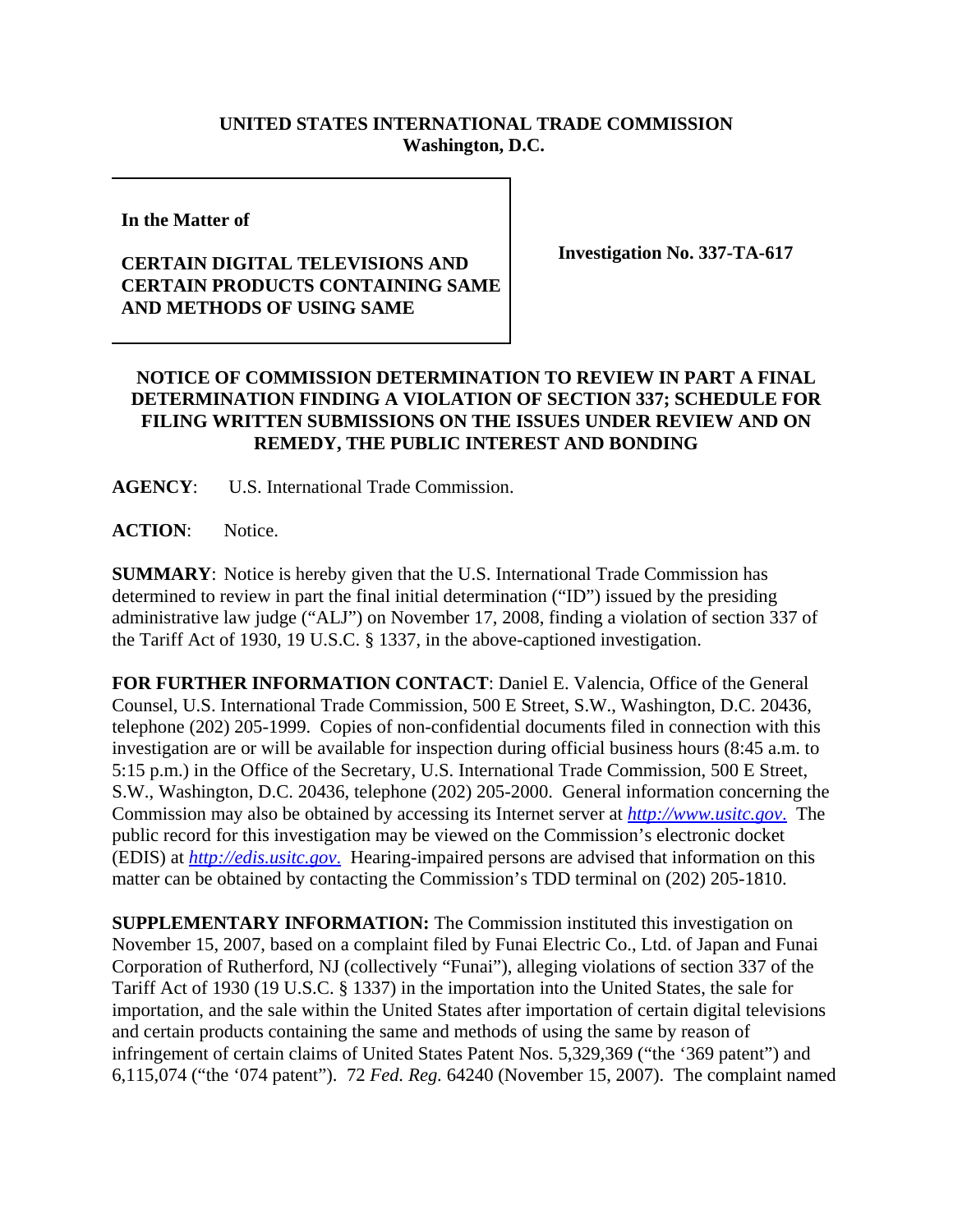fourteen respondents. Subsequent to institution, three respondents were terminated from the investigation based on settlement agreements.

On November 17, 2008, the ALJ issued his final ID, finding that a violation of section 337 has occurred in the importation into the United States, the sale for importation, and the sale within the United States after importation of certain digital televisions and certain products containing the same and methods of using the same by reason of infringement of certain claims of the '074 patent. The ALJ found that no violation exists with respect to the '369 patent. On November 25, 2008, the ALJ issued a recommended determination on remedy and bonding ("RD"). The respondents, the Commission investigative attorney ("IA"), and complainant Funai filed petitions for review of the ID on December 1, 2008. The IA, the respondents, and complainant Funai each filed responses to the petitions for review on December 9, 2008.

On December 4, 2008, the respondents filed a motion requesting judicial notice of Funai's response to an office action in the pending U.S. Patent and Trademark Office ("USPTO") reexamination proceedings concerning the '074 patent. In the alternative, the respondents requested that the evidentiary record be reopened to allow Funai's response to the USPTO to be admitted. On December 15, 2008, the IA and Funai replied to the respondents' motion. On December 17, 2008, the respondents filed a motion for leave to reply and, thereafter, corrected its submission on December 18, 2008. On December 18, 2008 and December 29, 2008, respectively, Funai and the IA replied to respondents' motion for leave.

The Commission notes that the ALJ took notice of the ongoing reexamination proceedings. The Commission has determined to deny Respondents' motion to take judicial notice of specific documents filed in that proceeding. The Commission has also determined to deny Respondents' alternative request for reopening of the record as well as Respondents' motion for leave to reply.

Having examined the record of this investigation, including the ALJ's final ID, the petitions for review, and the responses thereto, the Commission has determined to review the final ID in part. Specifically, the Commission has determined to review (1) the ALJ's finding that the respondents infringe claim 23 of the '074 patent [CONFIDENTIAL INFORMATION DELETED]; and (2) the ALJ's finding that the respondents induce their customers to infringe claim 23 of the '074 patent. The Commission has determined not to review any other issue decided in the ID.

The parties are requested to brief their positions on the issues under review with reference to the applicable law and the evidentiary record. In connection with its review, the Commission is particularly interested in responses to the following:

## [CONFIDENTIAL INFORMATION DELETED]

In connection with the final disposition of this investigation, the Commission may (1) issue an order that could result in the exclusion of the subject articles from entry into the United States, and/or (2) issue one or more cease and desist orders that could result in the respondent(s) being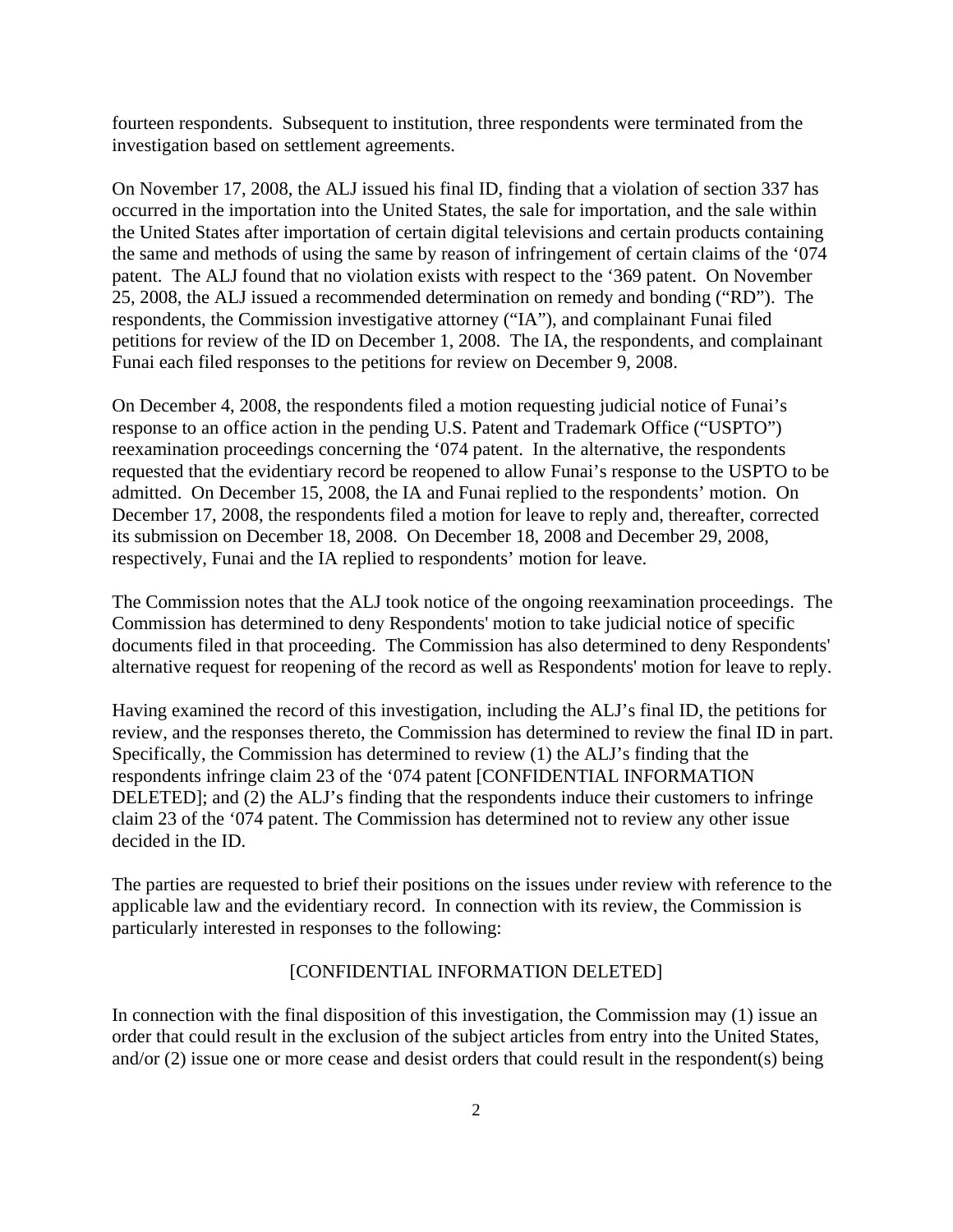required to cease and desist from engaging in unfair acts in the importation and sale of such articles. Accordingly, the Commission is interested in receiving written submissions that address the form of remedy, if any, that should be ordered. If a party seeks exclusion of an article from entry into the United States for purposes other than entry for consumption, the party should so indicate and provide information establishing that activities involving other types of entry either are adversely affecting it or likely to do so. For background, *see In the Matter of Certain Devices for Connecting Computers via Telephone Lines*, Inv. No. 337-TA-360, USITC Pub. No. 2843 (December 1994) (Commission Opinion).

If the Commission contemplates some form of remedy, it must consider the effects of that remedy upon the public interest. The factors the Commission will consider include the effect that an exclusion order and/or cease and desist orders would have on (1) the public health and welfare, (2) competitive conditions in the U.S. economy, (3) U.S. production of articles that are like or directly competitive with those that are subject to investigation, and (4) U.S. consumers. The Commission is therefore interested in receiving written submissions that address the aforementioned public interest factors in the context of this investigation.

If the Commission orders some form of remedy, the U.S. Trade Representative, as delegated by the President, has 60 days to approve or disapprove the Commission's action. *See* Presidential Memorandum of July 21, 2005, 70 *Fed. Reg.* 43251 (July 26, 2005). During this period, the subject articles would be entitled to enter the United States under bond, in an amount determined by the Commission and prescribed by the Secretary of the Treasury. The Commission is therefore interested in receiving submissions concerning the amount of the bond that should be imposed if a remedy is ordered.

**WRITTEN SUBMISSIONS**:The parties to the investigation are requested to file written submissions on the issues identified in this notice. Parties to the investigation, interested government agencies, and any other interested parties are encouraged to file written submissions on the issues of remedy, the public interest, and bonding. Such submissions should address the ALJ's recommendation on remedy and bonding set forth in the RD. Complainants and the IA are also requested to submit proposed remedial orders for the Commission's consideration. Complainants are also requested to state the dates that the patents at issue expire and the HTSUS numbers under which the accused products are imported. The written submissions and proposed remedial orders must be filed no later than close of business on Tuesday, February 24, 2009. Reply submissions must be filed no later than the close of business on Tuesday, March 3, 2009. No further submissions on these issues will be permitted unless otherwise ordered by the Commission.

Persons filing written submissions must file the original document and 12 true copies thereof on or before the deadlines stated above with the Office of the Secretary. Any person desiring to submit a document to the Commission in confidence must request confidential treatment unless the information has already been granted such treatment during the proceedings. All such requests should be directed to the Secretary of the Commission and must include a full statement of the reasons why the Commission should grant such treatment. *See* 19 C.F.R. § 210.6.